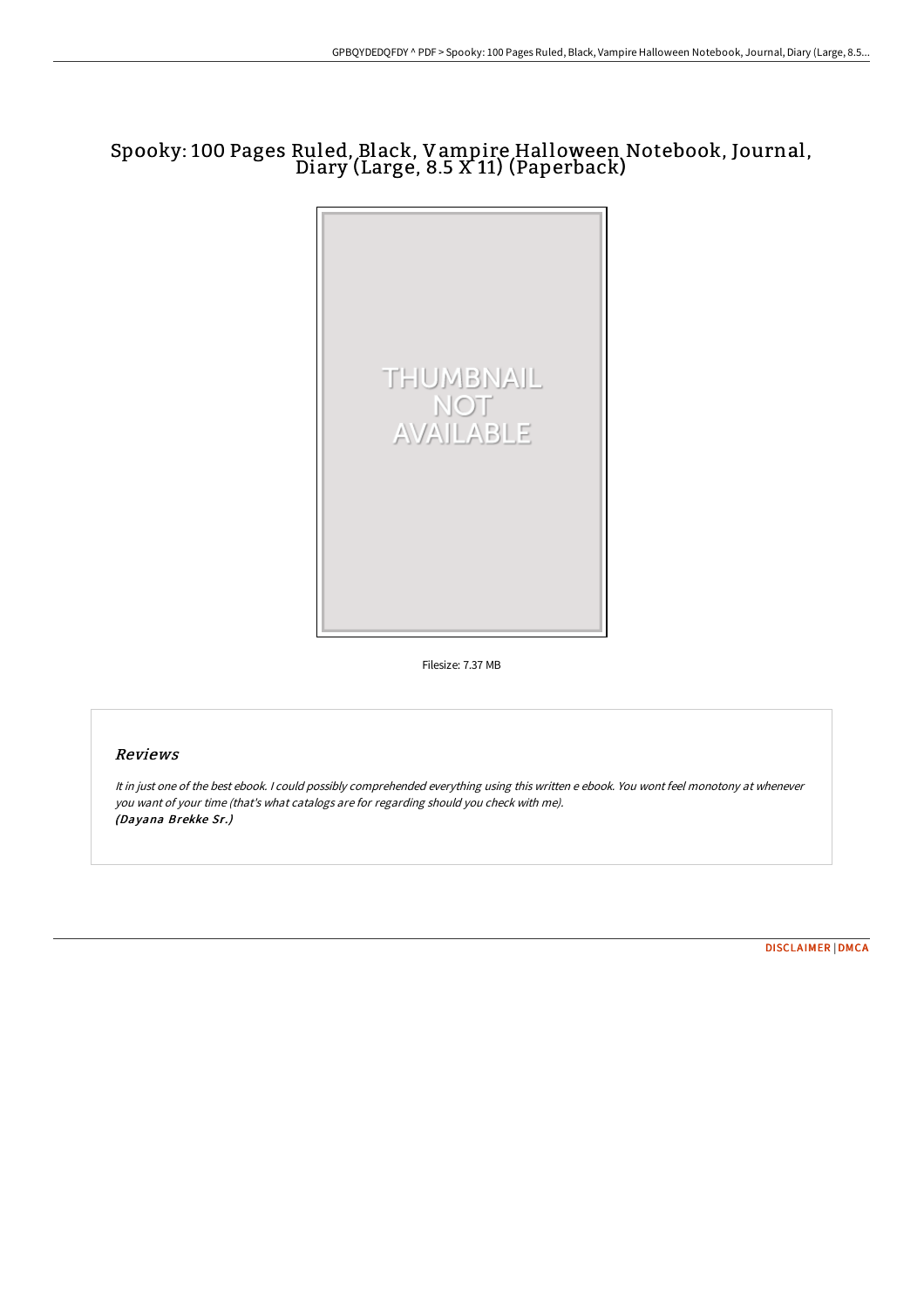## SPOOKY: 100 PAGES RULED, BLACK, VAMPIRE HALLOWEEN NOTEBOOK, JOURNAL, DIARY (LARGE, 8.5 X 11) (PAPERBACK)

#### ⊕ **DOWNLOAD PDF**

To read Spooky: 100 Pages Ruled, Black, Vampire Halloween Notebook, Journal, Diary (Large, 8.5 X 11) (Paperback) eBook, you should access the button listed below and save the ebook or have access to additional information which are have conjunction with SPOOKY: 100 PAGES RULED, BLACK, VAMPIRE HALLOWEEN NOTEBOOK, JOURNAL, DIARY (LARGE, 8.5 X 11) (PAPERBACK) ebook.

Createspace Independent Publishing Platform, 2017. Paperback. Condition: New. Language: English . Brand New Book \*\*\*\*\* Print on Demand \*\*\*\*\*.Daily Notebook / Daily Planner / Gratitude Journal / 100 Pages Ruled Halloween Series - Fun and Festive Halloween Notebooks This high-quality journal notebook can serve as an all-purpose notebook that is handy for everyday use. You can use it as a place to keep your daily to-do lists, create grocery lists, keep track of appointments, journal, doodle, keep notes, and much more! This is not just a notebook. It serves as a multi-purpose journal/notebook with a lovely matte cover that is durable and handy for daily use. Each one has a different inspiring message, quote, or design. 30 light lines per page100 pages on white paperPerfect for use as a notebook, journaling, list-making, or anything elseHigh-quality matte cover for a professional finishPerfect size at 8.5 x11 -- Larger than mostWonderful as a gift, present, or personal notebookAbout Star Power Publishing Star Power Publishing (SPP) is known worldwide for their high-quality notebooks, journals, planners, and other stationery needs. What makes SPP stand out are their inspiring and positive messages and designs they put on their products. SPP s mission is to promote, inspire, and celebrate happiness, confidence, and good vibes. With powerful and uplifting messages and quotes, we can remind and inspire greatness from within. Each image or message is carefully designed to promote and instill self-worth and confidence. Browse SPP s vast catalogue to find the perfect notebooks, journals, and planners for all of your needs. Scroll up and click buy to get your Halloween notebook journal today!.

 $\mathbf{m}$ Read Spooky: 100 Pages Ruled, Black, Vampire Halloween Notebook, Journal, Diary (Large, 8.5 X 11) [\(Paperback\)](http://techno-pub.tech/spooky-100-pages-ruled-black-vampire-halloween-n.html) **Online** 

Download PDF Spooky: 100 Pages Ruled, Black, Vampire Halloween Notebook, Journal, Diary (Large, 8.5 X 11) [\(Paperback\)](http://techno-pub.tech/spooky-100-pages-ruled-black-vampire-halloween-n.html)